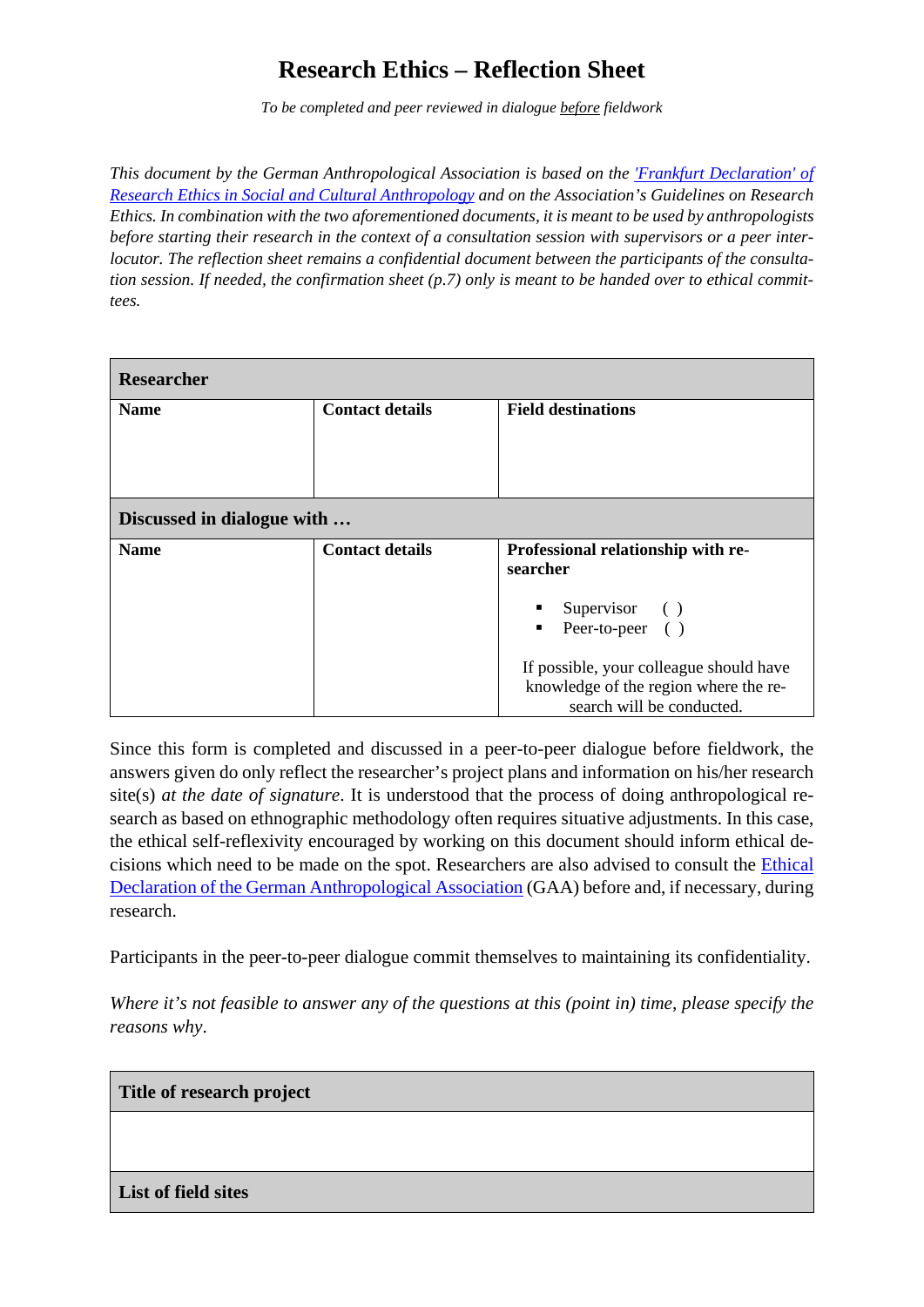**Duration and dates of field research**

**Collaboration with local universities, research institutes and/or individual scholars**

#### **Description of the project**

Please state the scholarly relevance of your project. Describe briefly your methodology.

### **Description of participants and research partners**

Please describe your main selection criteria with regard to the participants in your research (e.g. age, gender, education, profession). Please state if and in what way the participants' ability to consent may be compromised. Also specify how participants will be identified and approached to take part in your project. If co-researchers (or fieldwork assistants) are conducting any part of the consent process, indicate their experience and/or qualifications for doing so.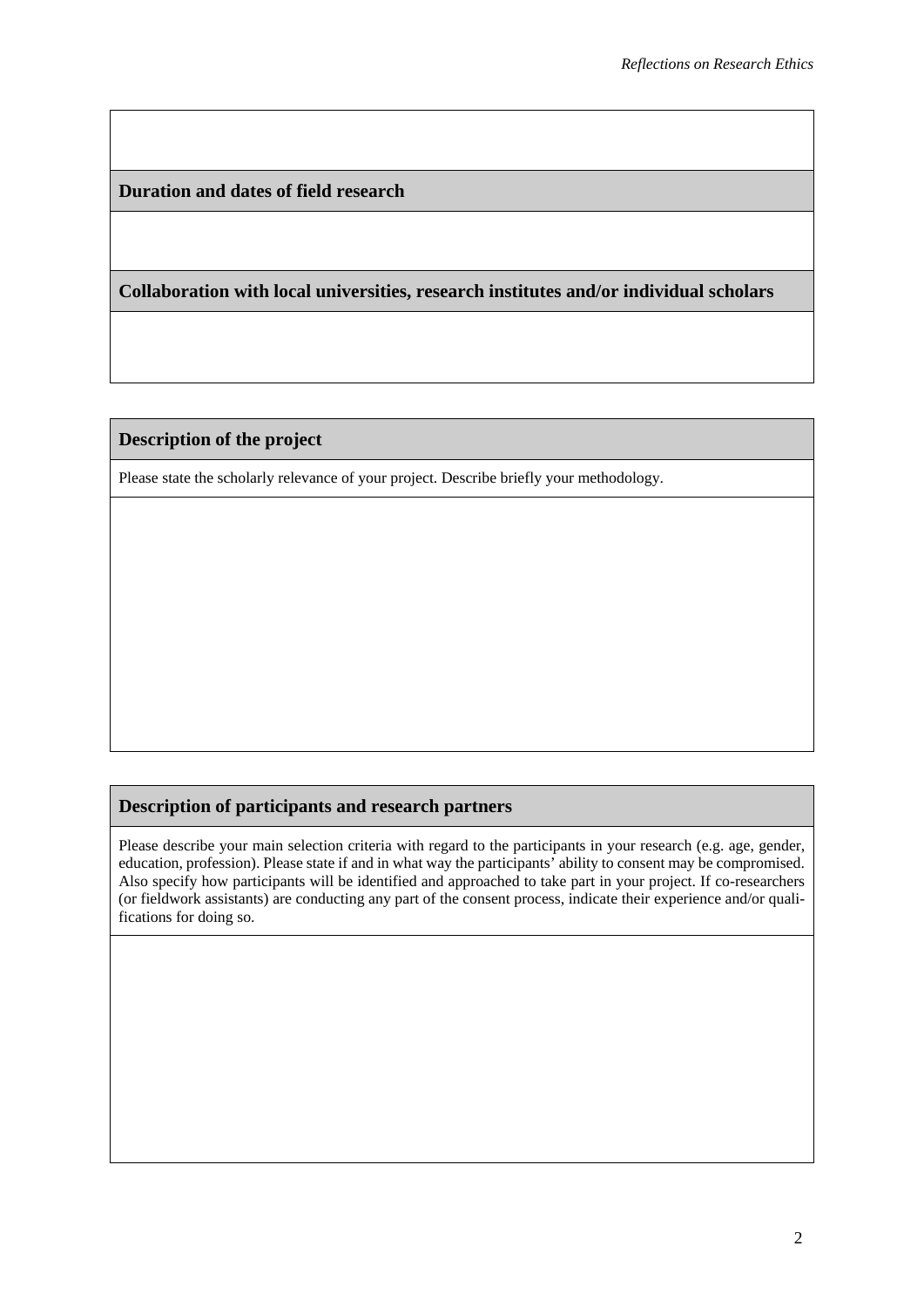| Will any of your participants be children and/or persons char-<br>acterized through an exceptional vulnerability (i.e. persons who<br>are locally considered to be impaired, disabled or not contractu-<br>ally capable)?                                                                                                                                                                                                                                                                                                                                                                                                                                                                                                                                                                                                                                 | $\Box$ Yes | l INo |
|-----------------------------------------------------------------------------------------------------------------------------------------------------------------------------------------------------------------------------------------------------------------------------------------------------------------------------------------------------------------------------------------------------------------------------------------------------------------------------------------------------------------------------------------------------------------------------------------------------------------------------------------------------------------------------------------------------------------------------------------------------------------------------------------------------------------------------------------------------------|------------|-------|
| If yes, please provide information on the following:<br>By which criteria are they defined as children and/or as exceptionally vulnerable persons within their<br>٠<br>specific socio-cultural context? Regarding children, this question is informed by the fact that the social<br>age of adolescence and adulthood varies from country to country and even within countries.<br>Are you aware of the existing legal regulations on doing research with children and/or exceptionally<br>٠<br>vulnerable persons both in Germany and in the country of your research? How do you address potential<br>discrepancies between these regulations in your research?<br>How are you planning to obtain consent while conducting research that involves children and/or ex-<br>п<br>ceptionally vulnerable persons (e.g. via parents' or guardians' consent)? |            |       |
|                                                                                                                                                                                                                                                                                                                                                                                                                                                                                                                                                                                                                                                                                                                                                                                                                                                           |            |       |

## **Unequal social relationships affecting the research**

Outline as far as possible at this stage, what kind(s) of unequal relationships exist or might emerge between you and the participants in your project. Unequal relationships may refer to an unequal distribution of power (due to, for example, age, gender, social status) and access to resources. Also state how you will deal with the ethical issues arising from these inequalities.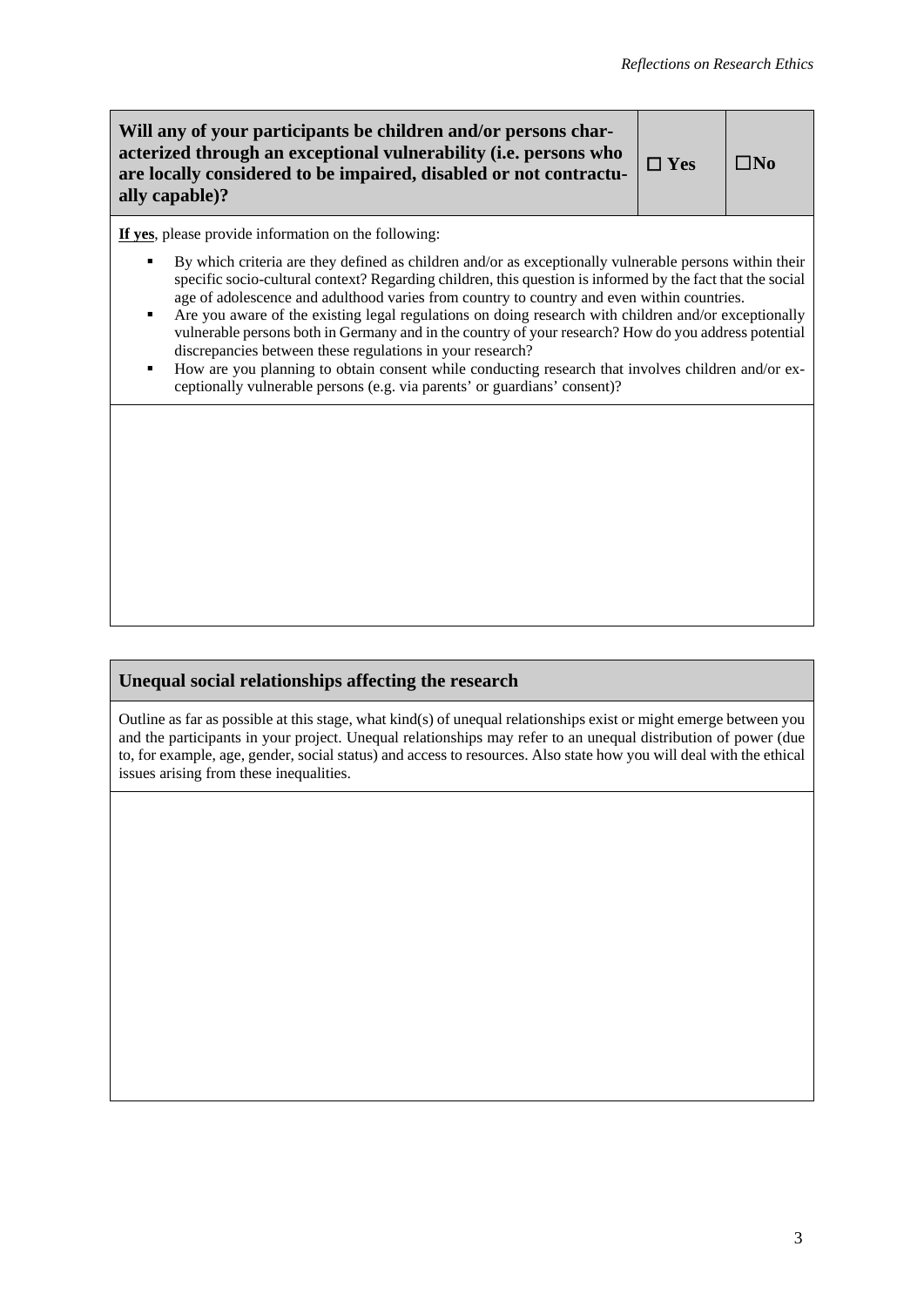| By taking part in the research, will participants (the re-<br>searcher/s included) be at risk of prosecution?       | $\square$ Yes | l INo |  |
|---------------------------------------------------------------------------------------------------------------------|---------------|-------|--|
| If yes, justify why incriminating data are sought in the research, and how risks to participants will be minimized. |               |       |  |
|                                                                                                                     |               |       |  |
|                                                                                                                     |               |       |  |
|                                                                                                                     |               |       |  |
|                                                                                                                     |               |       |  |
|                                                                                                                     |               |       |  |
|                                                                                                                     |               |       |  |

| Will you obtain informed consent from participants before par-<br>ticipation?                                                   | $\Box$ Yes | ⊤No |
|---------------------------------------------------------------------------------------------------------------------------------|------------|-----|
| If yes, please describe the process including whether it is oral or written.<br>If no, please give a justification for why not. |            |     |
|                                                                                                                                 |            |     |
|                                                                                                                                 |            |     |
|                                                                                                                                 |            |     |
|                                                                                                                                 |            |     |

## **How will your project data be handled?**

Describe the form of data handling and storage throughout the project: (a) at collection stage; (b) when used or disclosed; (c) when stored; and (d) when destroyed. Up until destruction, be clear about stating whether data will be non-anonymised (i.e. openly linked to the individuals who provided them), pseudo-anonymised (i.e. potentially identifiable), or completely anonymised (i.e. non-identifiable).

Do you plan to address the publication of your data among your interlocutors and do you expect potential challenges in this regard?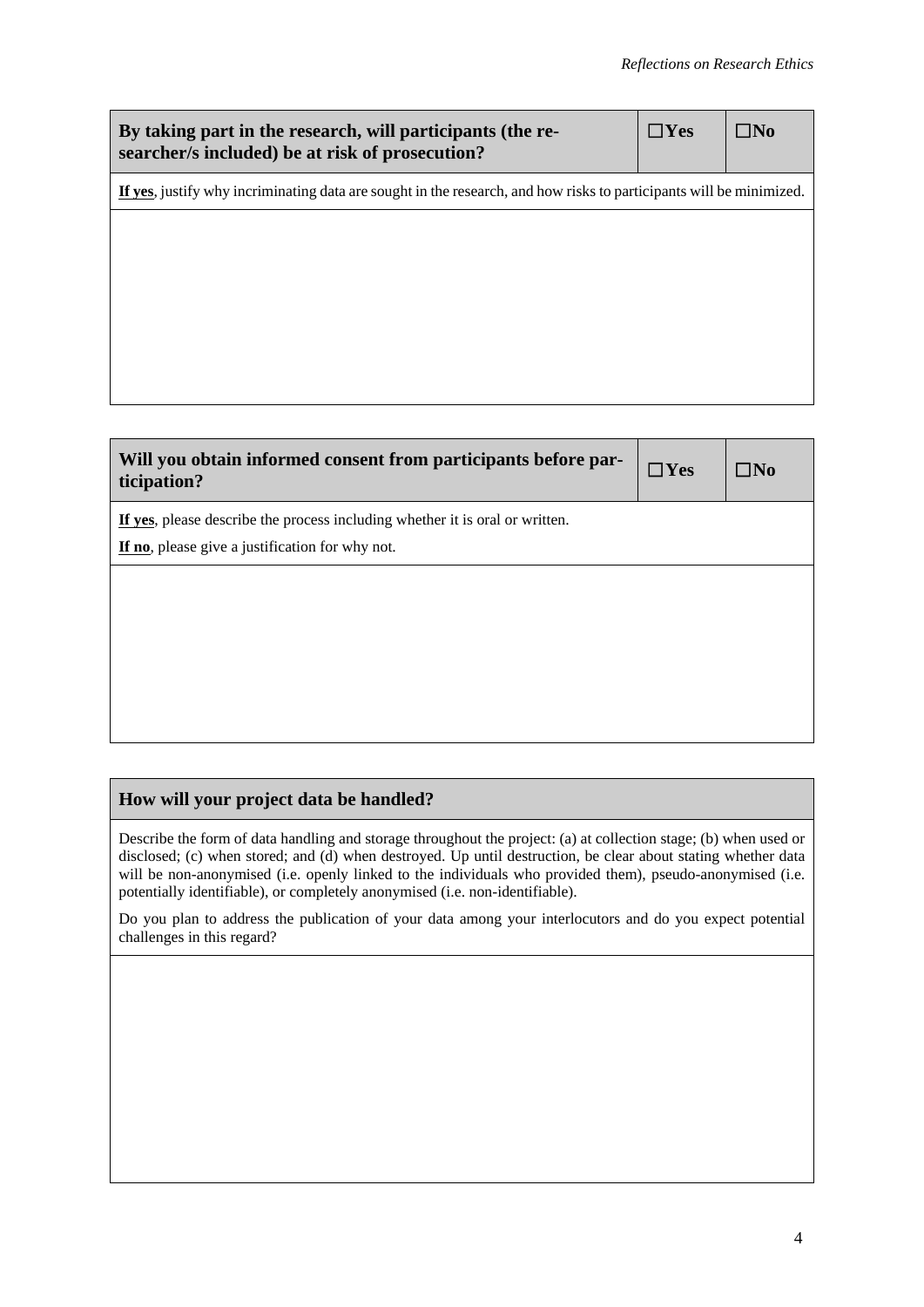### **What are the major ethical issues connected with your research and what steps will you take to address them?**

Please do not answer 'none'.

## **Anticipated participant pathways through the research**

Can you anticipate other potential risks or ill effects for participants during your research, and if yes, how could these be minimized?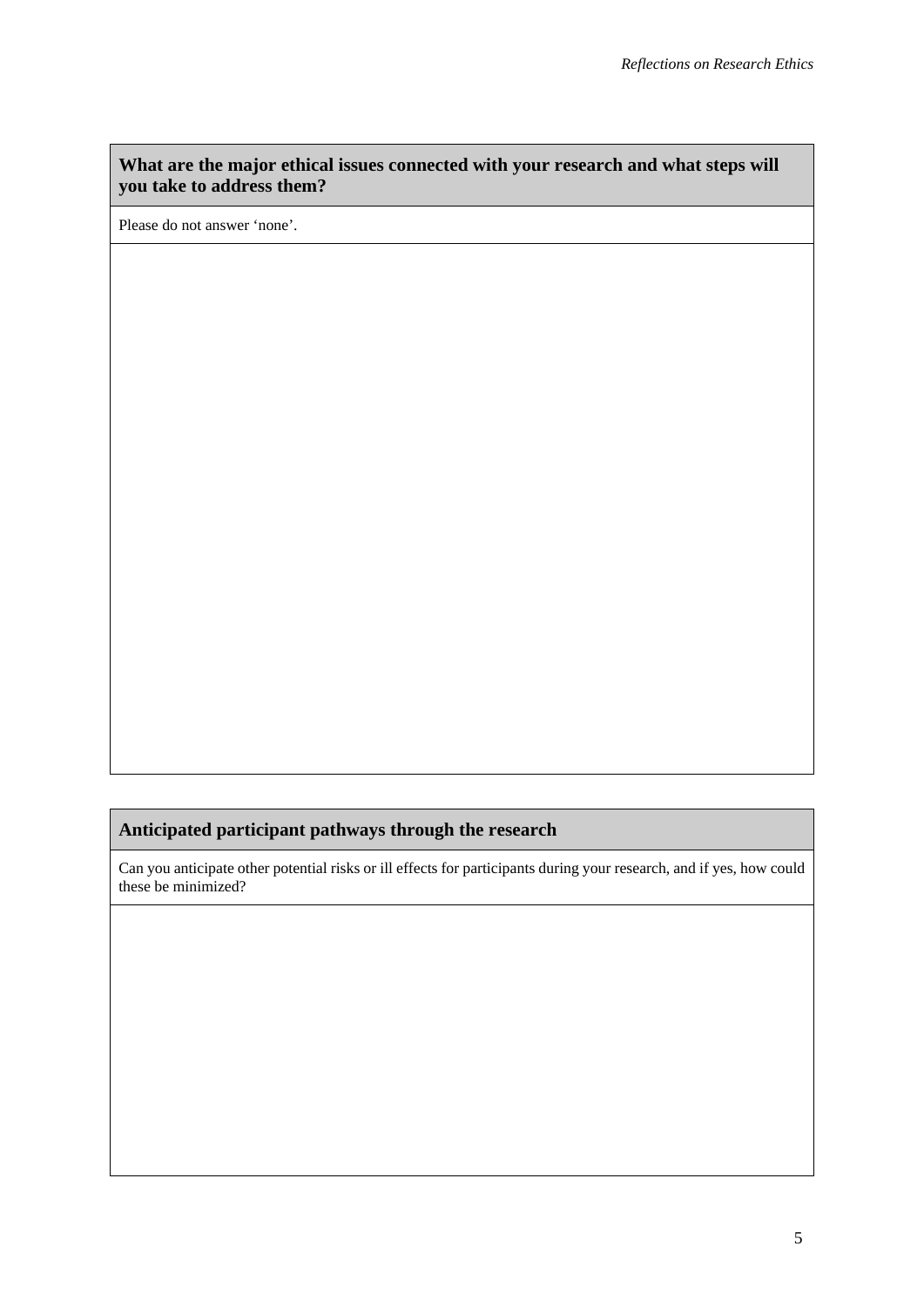**Additional issues and matters to be taken account of during research which came up in the discussion between researcher and colleague.**